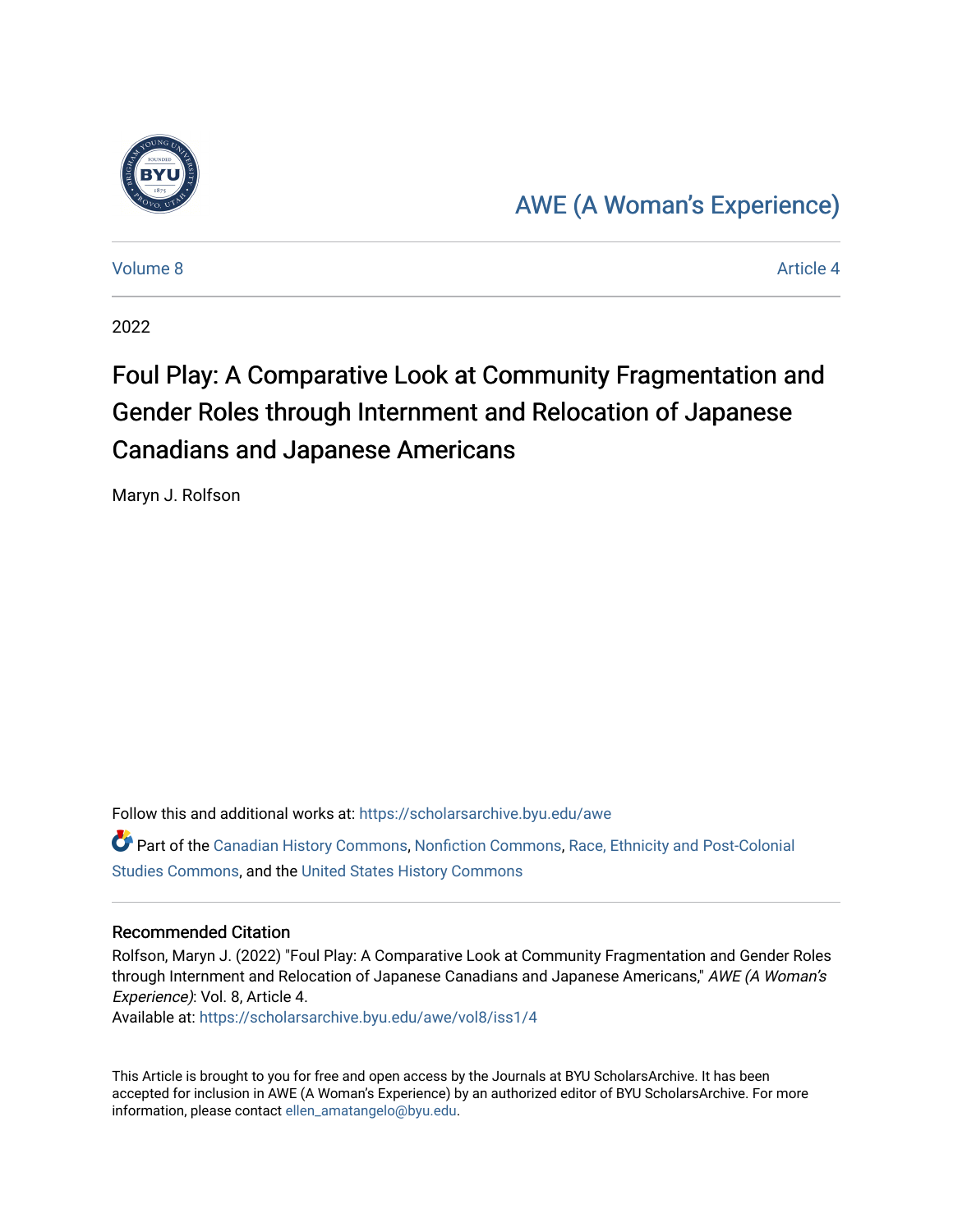# Foul Play

*A Comparative Look at Community Fragmentation and Gender Roles through Internment and Relocation of Japanese Canadians and Japanese Americans*

I<br>she n the fall of 1942, Kayo Soga Takahashi passed away in a sanitarium in Sandon, British Columbia (BC), while her family labored on a sugar beet farm in Southern Alberta. The last time that she hugged her husband and children was in early April of the same year, when she was taken into government custody due to her failing health and the federal order for expulsion of Japanese Canadians from BC (P. Takahashi, 2020). While the Takahashi family were among the 6,000 Japanese Canadians who opted for voluntary relocation in response to the War Measures Act expulsion order, 15,000 Japanese Canadians were incarcerated in internment camps in interior BC (McAllister, 2006).

Members of the Japanese community across the Pacific Coast of the United States and Canada were forcibly removed from their residences by the federal government and interred at large camps or "ghost towns." Canadian and American governments enacted this measure in reaction to the attack on Pearl Harbor committed by the Japanese government; however, the majority of those detained in these camps were citizens of their respective countries, through either naturalization or birthright citizenship (Sugiman, 2007). The compositions of the Japanese North American communities were shaped by the respective unique decisions that the Canadian and American governments made regarding camp structure, gender role performance within camps, and relocation practices. A review of contrasting policies of filial and communal fragmentation, movement, and dispersion along the intersectional lines of gender, age, ability, class, and citizenship in American and Canadian Japanese internment reveals long-term sociological impacts. Policy and practices that encouraged assimilation to white culture in racial incarceration during WWII led to more spatial and social separation in the Japanese Canadian community than in their American counterparts. A consequential loss of support systems may have exacerbated intergenerational trauma.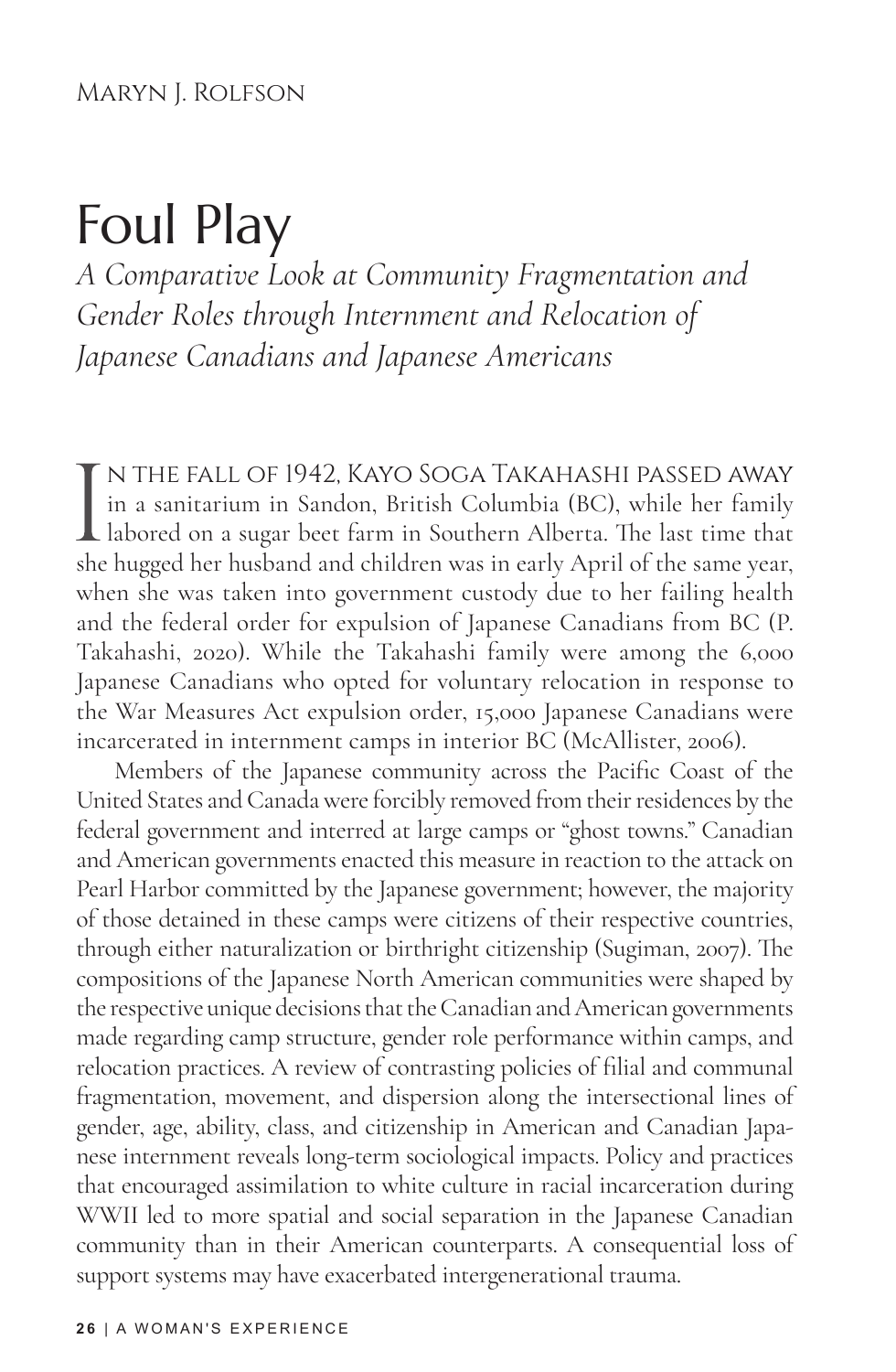#### *Nikkei* **Communities Before Internment**

Before WWII, *nikkei* (Japanese emigrants and their descendants) communities looked similar on many fronts in Canada and in the US, but were governed by different immigration and labor policies. At the turn of the twentieth century, labor contractors in both countries incentivized Japanese labor migration by promising wealth and quick citizenship (Ayukawa, 1999). Racial prejudice and unfounded fear of economic competition grew in white communities on both sides of the border and came to a head in 1907, when violent race riots occurred in San Francisco and Vancouver (Roy, 2015). Asiatic Exclusion Leagues were created forthwith, which exerted pressure on local and federal governments to create policy that restricted *nikkei* rights and further immigration (Niwayama, 2010). One member of the BC parliament claimed that growth of the Japanese population was "a serious menace to living conditions" (Roy, 2015).

Both countries engaged in Gentlemen's Agreements with Japan in 1908; the American agreement halted issuing passports to skilled and unskilled Japanese workers seeking immigration, while Japan promised Canada that no more than 400 agricultural laborers or domestic servants would receive visas per year (Roy, 2015). This restriction did not apply to female immigrants, and thus the migration of 'picture brides' grew substantially in the first quarter of the century (Ayukawa, 1999). These women migrated through the practice of arranged marriage, their photograph being the only interaction with their future spouse preceding immigration. Often, these 'picture brides' found themselves in compromised positions of lower-class standing, economic vulnerability, and lonely immersion in foreign customs once they arrived in Canada. In 1924, the Canadian and Japanese governments extended the visa limitation policy to include women and dropped the quota to 150 visas per year. The initial exclusion of women from the agreement nods to these governments viewing women through a patriarchal lens, whose fates undeniably followed their husbands and fathers, rather than viewing them as autonomous agents (Oikawa, 2011). In the US, the Japanese Exclusion Act of 1924 halted Japanese immigration completely.

*Issei* (first-generation Japanese immigrants) in the US could not hold citizenship, while the *nisei* (second-generation Japanese descendants) held voting and labor rights through birthright citizenship (Ayuwaka, 1999). Canada was constrained by the Anglo-Japanese Alliance and could not deny naturalization rights to both the *issei* and *nisei*. However, the BC government used fishing licensing restrictions, denial of franchise, and restrictions from entering professional careers (such as law and phar-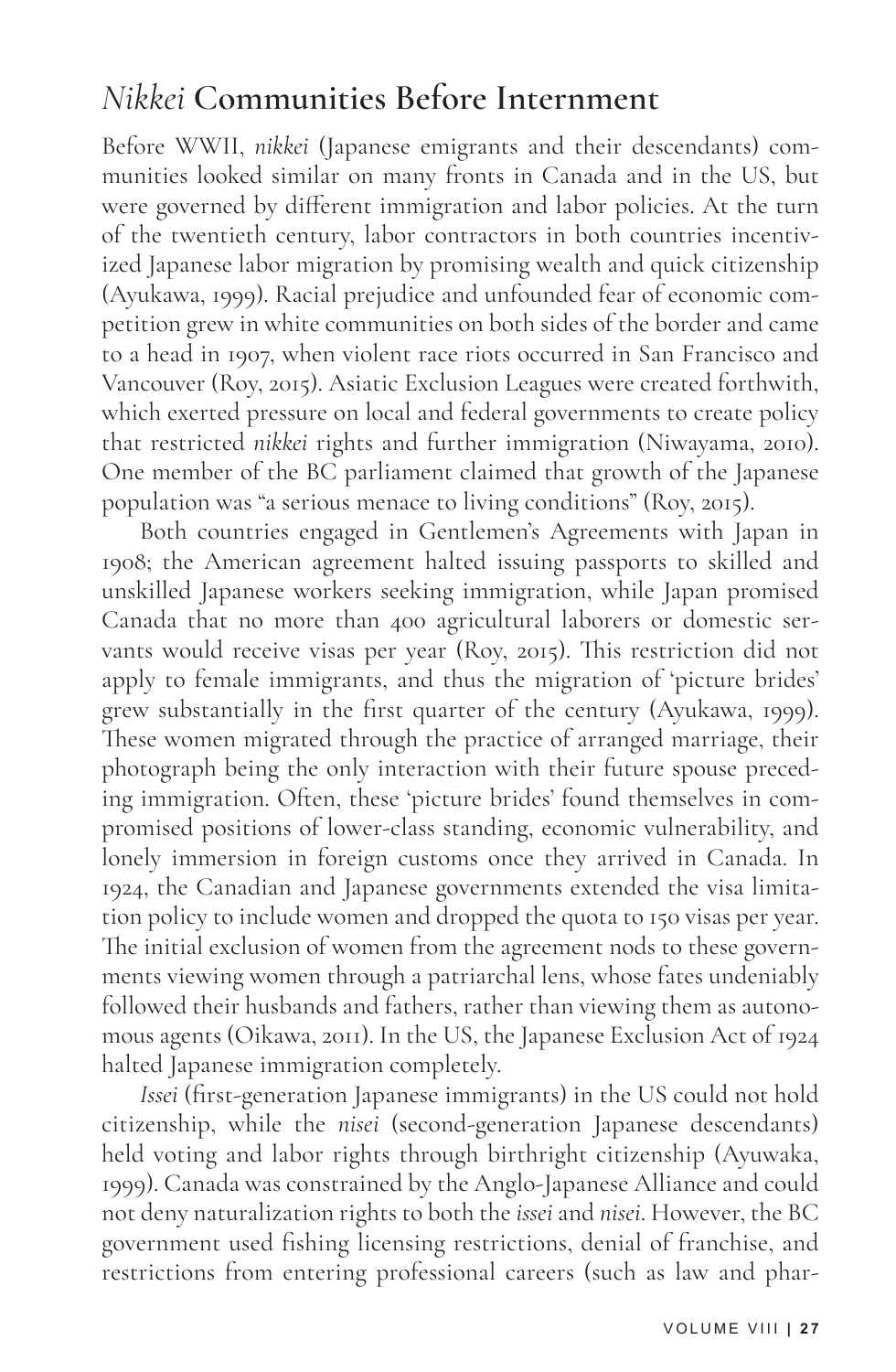macy) to limit *nikkei* citizenship rights. Members of white communities and local politicians in both countries openly and severely discriminated against the Japanese community through rampant "No Japanese" policies in employment and forced segregation in public spaces. Ian MacKenzie, a Member of Legislative Assembly in Vancouver, said, "economically, we cannot compete with them; racially we cannot assimilate them; hence, we must exclude them from our midst and prohibit them from owning land" (Roy, 2015). The anti-Japanese sentiment on both sides of the border was motivated by idealized white supremacy and economic fear.

This disenfranchisement fostered *nikkei* communities that had to be self-sufficient socially and economically. Many *issei* settled in hubs around mills, mines, and fish farms, with the area around Hastings Mill in Vancouver known as "Little Tokyo" (Ayukawa, 1999). An abundance of Buddhist and Presbyterian churches, Japanese language schools, and community sports leagues kept these *nikkei* communities closely knit (Niwayama, 2010). Baseball was especially popular among the *nisei*, with the Nippons in Seattle and the Asahis in Vancouver competing regionally (Regalado, 2000). In the 1920s, a YWCA affiliate was created for *nisei* women which held classes in dance, flower arrangement, and cooking (Roy, 2015). Notably, this gendered split between sports leagues and homemaking groups was perhaps both a product of and a tool used to encourage assimilation. The *nisei* sought to demonstrate loyalty to the nation of their birth by creating the Japanese American Citizens Association in 1930 and the Japanese Canadian Citizens Association in 1936. These organizations produced newspapers that promulgated alliance to their country of residence, publicized businesses, and renounced Japanese citizenship. Life in a *nikkei* community before the outbreak of WWII was close-knit and prosperous, even under legal and economic restrictions.

#### **Internment and Relocation**

#### *American Policy and Practice*

In February 1942, the United States government ordered 112,000 *nikkei* to leave their coastal homes and enter ten internment camps overseen by the War Relocation Authority (WRA) (McAllister, 2006). Conditions were poor in these camps, which included barracks-style housing and mess halls provided by the WRA. Gender role performance in the camps changed due to several factors, including labor policy, housing conditions, and recreation. All laborers in the camps, regardless of gender, were paid \$16 per month (Regalado, 2000). Many women who were previously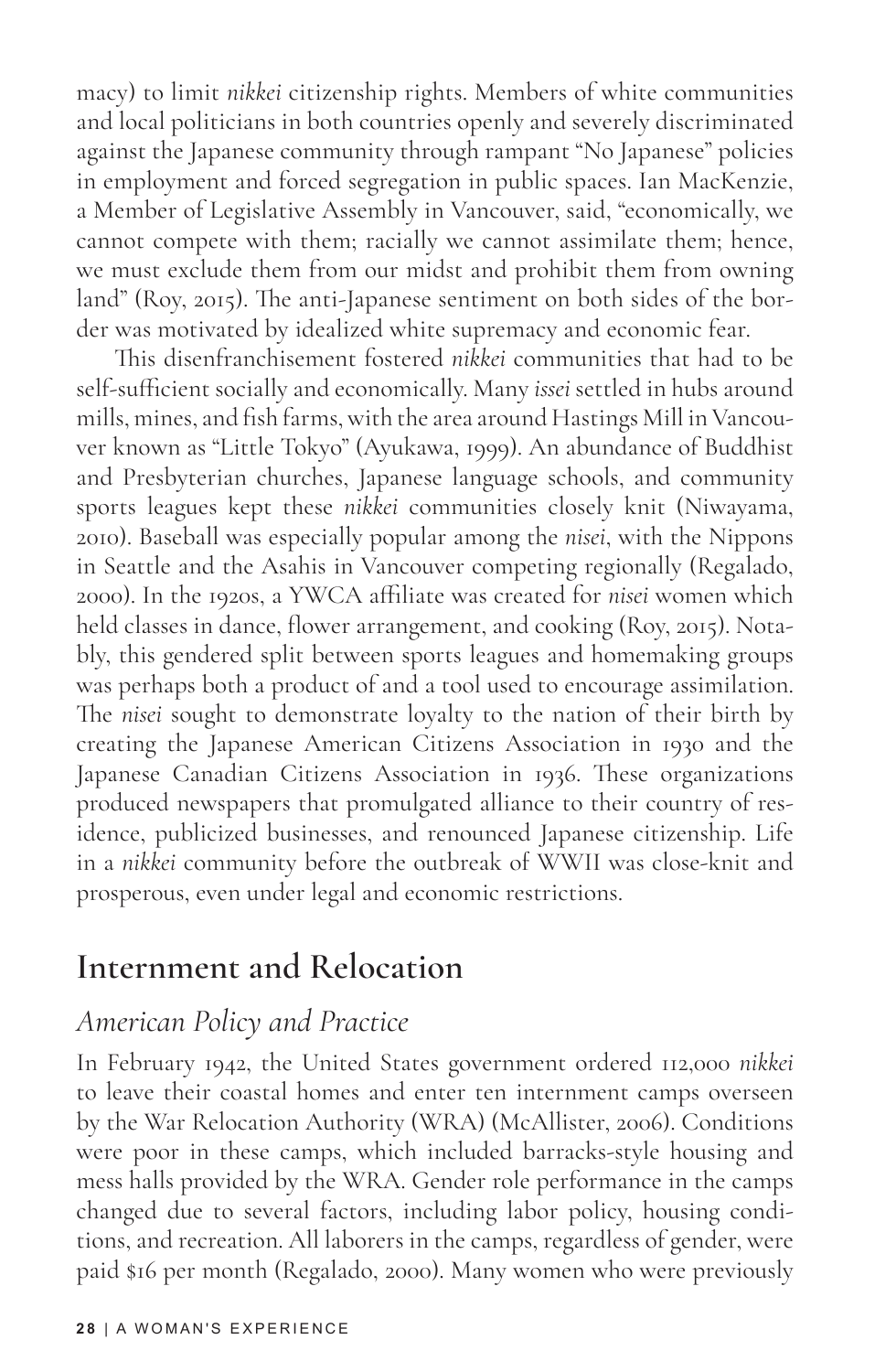housewives saw their wages equalize with their husbands, and accepted leadership opportunities within the camps. The barracks-style housing and state-provided meals meant that there was less need for housework that was traditionally completed by women. Additionally, reduced autonomy in favor of WRA regulation at the camps meant that there was less dependence on the men in families and households to make decisions for the family. All of these factors contributed to increased independence and awareness in *nisei* women at the camps. Changing gender role performance is shown acutely through the popularity of women's softball.

Women took the lead in creating sports leagues for themselves. The WRA intended the provision of sports equipment to be used as an assimilation tool; however, many sports were already popular in the *nikkei* community, and incarceration provided an unexpected opportunity to compete against previously formed community teams without travel distance as a barrier (Regalado, 2000). Perhaps sports gained such popularity because the potential for victory signified control over some aspect of life. Female softball players quickly gained local fame at the camps, receiving substantial coverage in the newspapers. Many of these periodicals romanticized these athletes by focusing on a "gay smile" or "cuteness" rather than athletic ability, but there was opportunity for female ambition in sports nonetheless (Regalado, 2000). The WRA began terminating Japanese American incarceration on January 2, 1945, when it was deemed unconstitutional, and most *nikkei* returned to salvage or restart their lives on the Pacific Coast (Roy, 2015). However, changed gender role performance and communal unity through adversity left a lasting mark on the U.S. *nikkei* community.

Initially, President Franklin D. Roosevelt intended to relocate Japanese Americans across the country, moving "one or two families to each county as a start" (Robinson, 2012). He subscribed to Darwinian racial principles that pushed for the dispersion if not expulsion of minority groups into white American society, so as to assimilate and Americanize them. When Roosevelt died and President Harry S. Truman took over, he did not share Roosevelt's zeal for redistribution, and newly freed *nikkei* moved through chain migration (Hong, 2013; Robinson, 2012). For the most part, they resettled as families in California, Oregon, and Washington, where they lived before, but several moved to Detroit, Chicago, New York, and rural Western communities. Of those who returned to their previous properties on the Pacific Coast, three-quarters had lost their assets due to fire-sales or deterioration (Roy, 2015). Japanese American–proclaimed allegiance to the U.S. was made clear during the war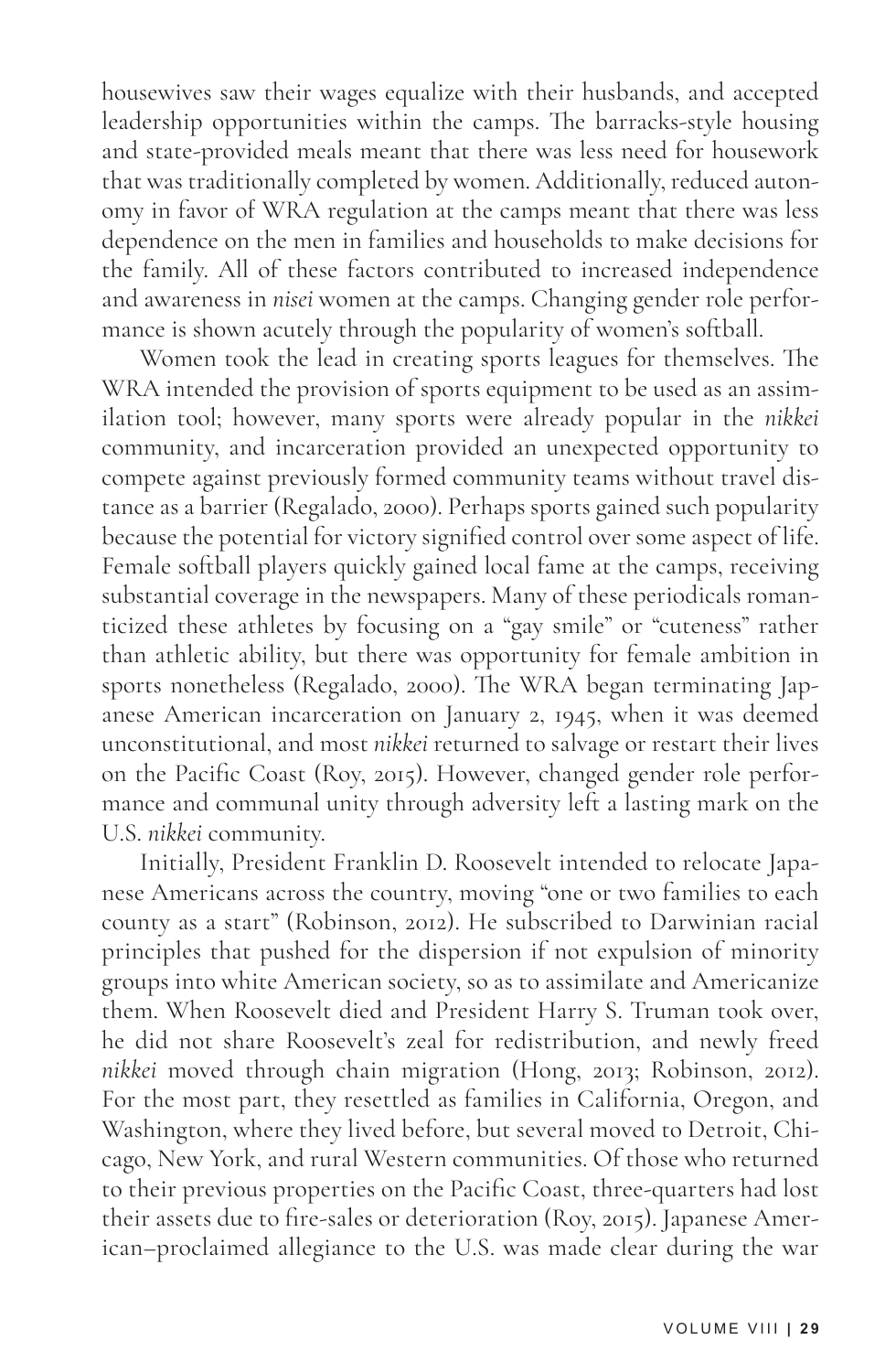and remembered afterwards by the 442nd Regimental Combat Team, an all-*nisei* battalion who served with great distinction in the Italian campaign (Roy, 2015). Their pursuits were highly publicized, along with 33,000 other *nisei* who served in the Armed Forces.

#### *Canadian Policy and Practice*

In February of 1942, 15,000 Japanese Canadians were ordered to leave British Columbia. They were held at the Hastings Park Exhibition Grounds (a livestock barn) in Vancouver, and transported via train to fifteen camps, separated by gender, age, ability, class, and/or citizenship (Ayukawa, 1999; Oikawa, 2011; Sugiman, 2007). All properties and assets were liquidated by the British Columbia Securities Commission (BCSC) and used to pay 'rent' at said camps. Seventy-five percent of interred people were Canadian-born citizens, but all were deemed enemy allies. Able-bodied men were sent to work camps, railway camps, and road construction camps in interior BC, Alberta, and Northern Ontario. Many *issei* and *nisei* resisted and were incarcerated in Prisoners of War camps in Ontario. Thus, women, children, and elderly men were over-represented as occupants of the camps built from abandoned mining towns in the mountains. Climate and primitive housing made conditions harsh for these occupants. Canadian *nikkei* were responsible for providing their own food and means of survival, so domestic gender roles were expected to continue, despite the government-enforced fragmentation of families. This meant that women were often left alone to find means to provide economically, care for their children, and continue with housework while incarcerated.

Conditions in these camps were extremely poor, and active assimilative practices made life difficult for incarcerated *nikkei*. Two families shared each 24 x 16 foot shack, which were not sufficiently insulated for bitter Canadian winters. These camps were sites of "erasure," intended to strip the *nikkei* of the rights of citizenship and assimilate them to white Canadian culture (McAlllister, 2006). Children were not provided education until the camps had been in operation for over a year, and, even then, only rudimentary education was provided by unqualified *nisei* university students based on a curriculum that emphasized Canadian nationalism (Ayukawa, 1999). In 1943, Christian churches stepped in to provide high school education. Speaking Japanese was prohibited and policed. Because the camps were created out of pre-existing mining towns, the white community that lived there before internment was seen as authoritative, along with the federal police who strictly monitored entry, exit, and dis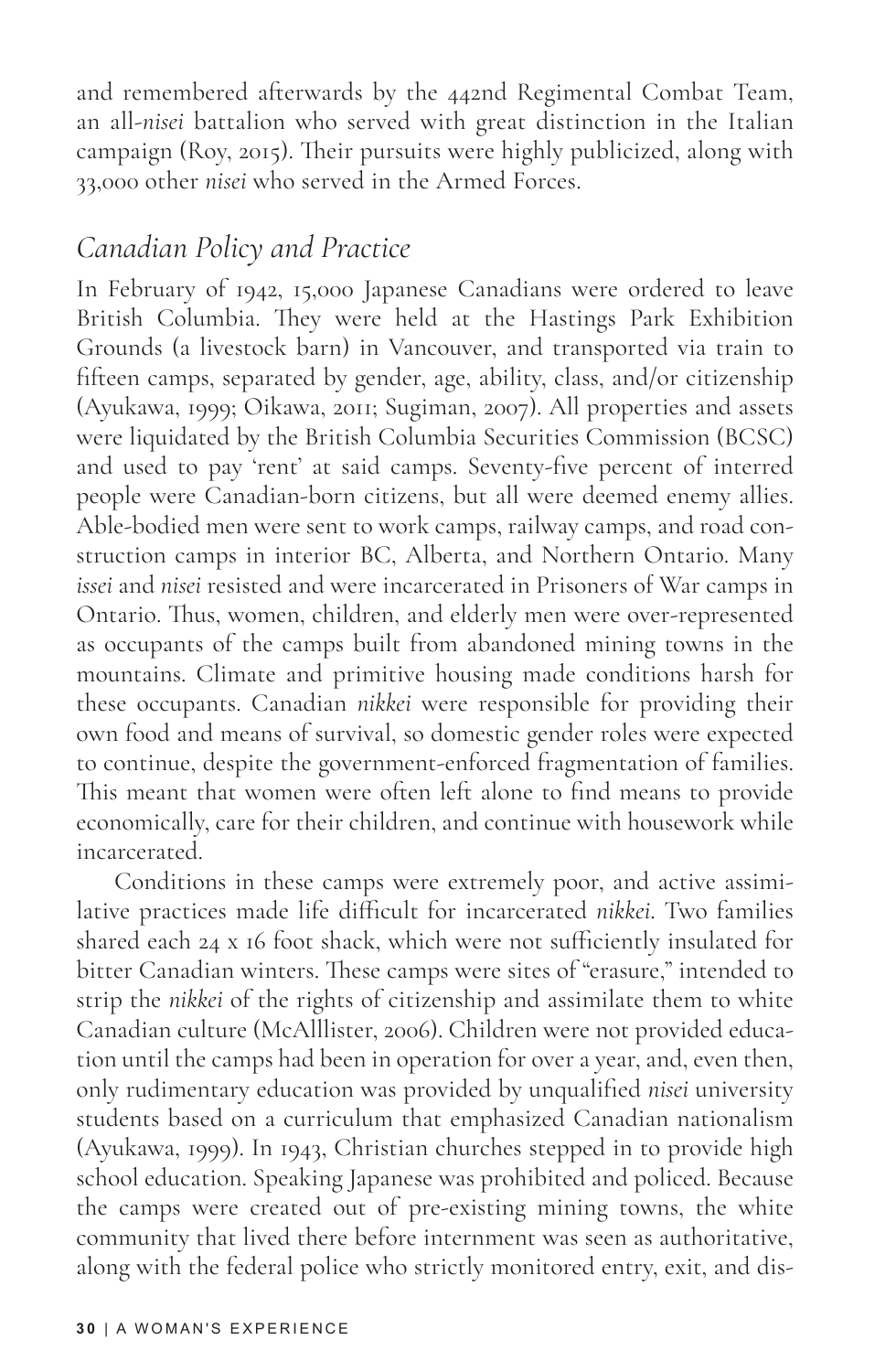cipline in the camp. In other words, "white authority was inherent," and their lack of belonging was always evident to the incarcerated *nikkei* community (Oikawa, 2011). Poverty was rampant at the camps, which caused division in families and communities.

Gender role performance, particularly racialized gender performance, was encouraged in the camps. Bathhouses were constructed on the camps, despite the fact that the *nikkei* in Canada generally had not continued this Japanese practice upon migration (Oikawa, 2011). To some, this gendered space was a symbol of communal unity amid suffering; to others, it was a site of dispute due to limited hot water. Young women joined social groups where they could learn "*hakujin* [white] housework," such as making cakes and sewing (Oikawa, 2011). Meanwhile, young boys formed sports leagues and Boy Scout troops (as a demonstration of Canadian loyalty), with the Tashme camp's troop being the largest in the British Commonwealth with over 200 members. Unlike the U.S. camps, young women did not participate in organized softball. Oikawa describes Yoshiko's experience as a young girl in her kindergarten's production of the Nativity of Christ. The sole Caucasian girl in her class was chosen as Mary, who is the pinnacle of white, Christian femininity, while all Japanese girls were given the role of shepherds, who are traditionally male. Furthermore, in 1942, the Canadian government declared that children of *nisei* women and white men would be released from incarceration and "recognized as Canadians in the full sense of the word" (Oikawa, 2011). The notion that white women might marry *nisei* men was utterly excluded from the policy, as the Canadian government assumed that white women were preserved as wives for white men only, and that whiteness was passed down patrilineally, not matrilineally. In doing so, they also inadvertently acknowledged that race is a social construct. Thus, in many ways, racialized gender roles were encouraged in internment camps by the Canadian government and the BCSC.

During incarceration, individuals were constantly separated from their families and relocated. Most fathers were separated from their families for several years. Pressure to end family separation from the letter writing campaigns of incarcerated *nikkei*, including many letters written by women, eventually terminated forced separation (Oikawa, 2011). However, in 1943, the BCSC began to deny relief payments to single men, forcing them to return to work camps. In 1945, the Canadian government administered a "loyalty survey," in which the *nikkei* had to choose relocation east of the Rocky Mountains, or repatriation to Japan (Niwayama, 2010). The results of said survey further determined movement from camp to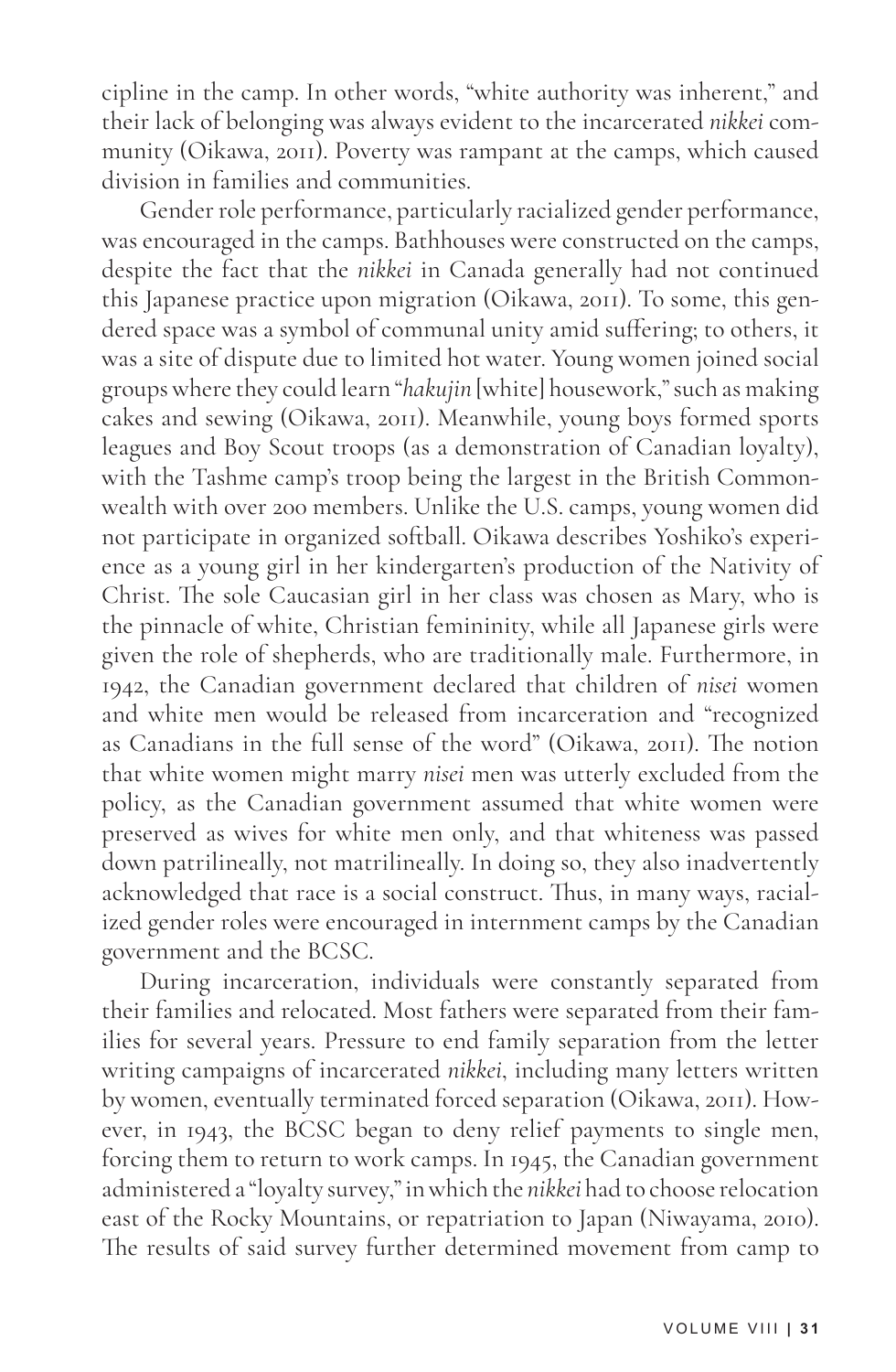camp, as the Canadian government gathered individuals based on their perceived 'loyalty' to Canada and their citizenship. Eventually, 4,000 *nikkei* were deported, over half of them being Canadian citizens. Japan did not recognize *nisei* citizenship in Japan, and these 2,000 individuals were rendered stateless persons. The BCSC tirelessly promoted eastern migration to little avail; this migration was encouraged through gendered means, as they provided men with agricultural jobs and women with domestic service (Roy, 2015). In August of 1944, Prime Minister William Lyon Mackenzie King said that "it would be unwise and undesirable" for both white residents of BC and for Japanese Canadians to congregate on the Pacific Coast (Roy, 2015). The relocation program sent the *nikkei* across the country in order to encourage assimilation and decrease potential racial hostility. Relocation, facilitated by filial and communal fragmentation, continued until the federal government allowed *nikkei* re-entry to BC in 1949. Through deportation, dispersion, and assimilation, the Canadian government effectively prevented the establishment of the post-war Japanese community in Canada.

#### **Impacts of Internment and Relocation Policy**

The Canadian government's active efforts to dismantle family and community ties during its administration of Japanese internment camps affected the current composition of *nikkei* communities and the way that Canadian *nikkei* process intergenerational trauma. This is made clear as we juxtapose their experiences to their U.S. equivalents. While the number of Japanese Americans was nearly seven times that of Japanese Canadians at the time of internment, the similar compositions of these pre-war communities allow us to draw a few conclusions about the impact of internment administration.

Some notable differences can be measured, while some lasting impacts run deep in the psyche of a battered community. One measurable difference is the recruitment and advertisement of the 442nd Regimental Combat Team and 33,000 American *nisei* veterans, to the nearly negligible number of *issei* and *nisei* Canadian citizens given the opportunity to enlist to the Canadian Armed Forces (numbered at less than 100) (Ayukawa, 1999). National attitudes and loyalty within the *nikkei* community were greatly influenced by these demonstrations of patriotism, or lack thereof. Secondly, the rate of interracial marriage sits at over 90 percent in the Canadian *nikkei* population, while American *nisei* married mostly other *nisei* (Sugiman, 2007; Tsuda, 2012). In other words, the Canadian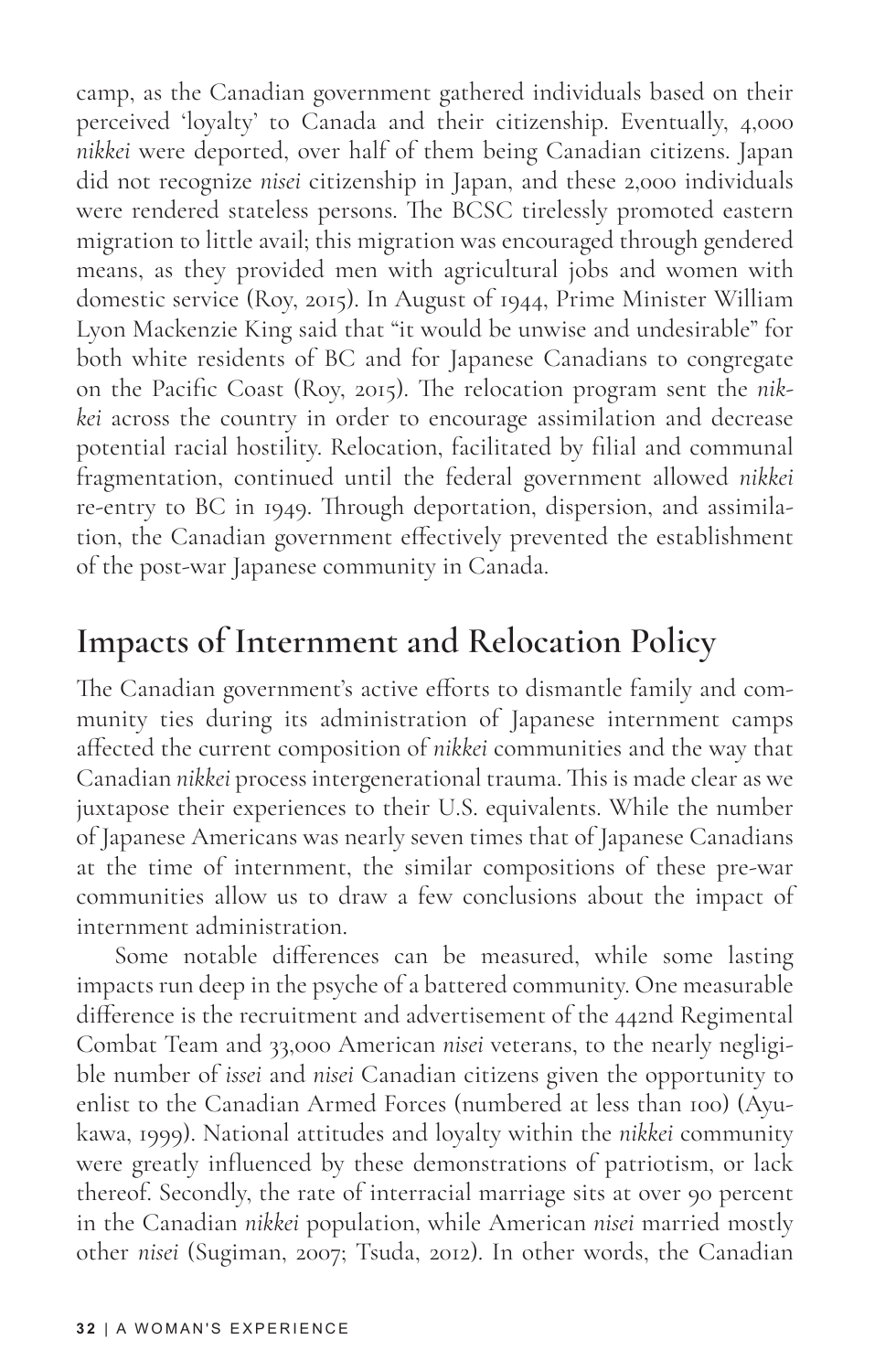government was successful in its aim to disperse, assimilate, and divide the Japanese Canadian community. American *nikkei* moved as community and family units after internment and were able to preserve some sense of community identity. It must also be recognized that transnational ethnic networks have emerged in the past twenty years in both nations (e.g., Pan-American *nikkei* Association), seeking to promote ethnic and professional connections (Tsuda, 2012).

Perhaps a discrepancy between the remaining *nikkei* communities in Canada and in the U.S. is the way that each supports its own members in their grief, resulting in more intangible losses (Sugiman, 2007). Social networks and systems of support aid individuals in working through trauma, and intergenerational trauma is no exception. While *nikkei* on both sides of the border suffered at the hand of their governments, the intentional dispersion of Canadian *nikkei* rendered them alone, without filial or communal support. *Sansei* (third-generation Japanese descendants) and *yonsei* (fourth-generation) express concern about over-assimilation to American culture and a loss of ancestral identity in both nations (Tsuda, 2012). One study found that many American *sansei* and *yonsei* have visited Japan or learned Japanese, especially as compared to their *nisei* progenitors (Tsuda, 2012). However, it may be that the constant displacement and dissolution of social support in Canadian *nikkei* communities created a void of relief from trauma. Several articles cite hopelessness, uncertainty, and reluctance to remember the internment among surviving Canadian *nisei*, *sansei*, and *yonsei* (McAllister, 2006; Oikawa, 2011; Sugiman, 2007). Through institutionalized separation and relocation, Canadian *issei* were dropped into eastern communities, despite having lost social and economic networks, advancing in age, being linguistically disadvantaged, and becoming demoralized from internment (Ayukawa, 1999). Sugiman (2007) explains that Canadian *nisei* grieve "a forced assimilation that they were born into, their culture and community . . . taken away from them before they could live it" (p. 64). Further research into the psychological and sociological impacts of dispersion on the Canadian *nikkei* community is needed in order to adequately treat intergenerational trauma. A better understanding of shifting social support since WWII on both sides of the border will allow the *nikkei* community to seek complete remembrance.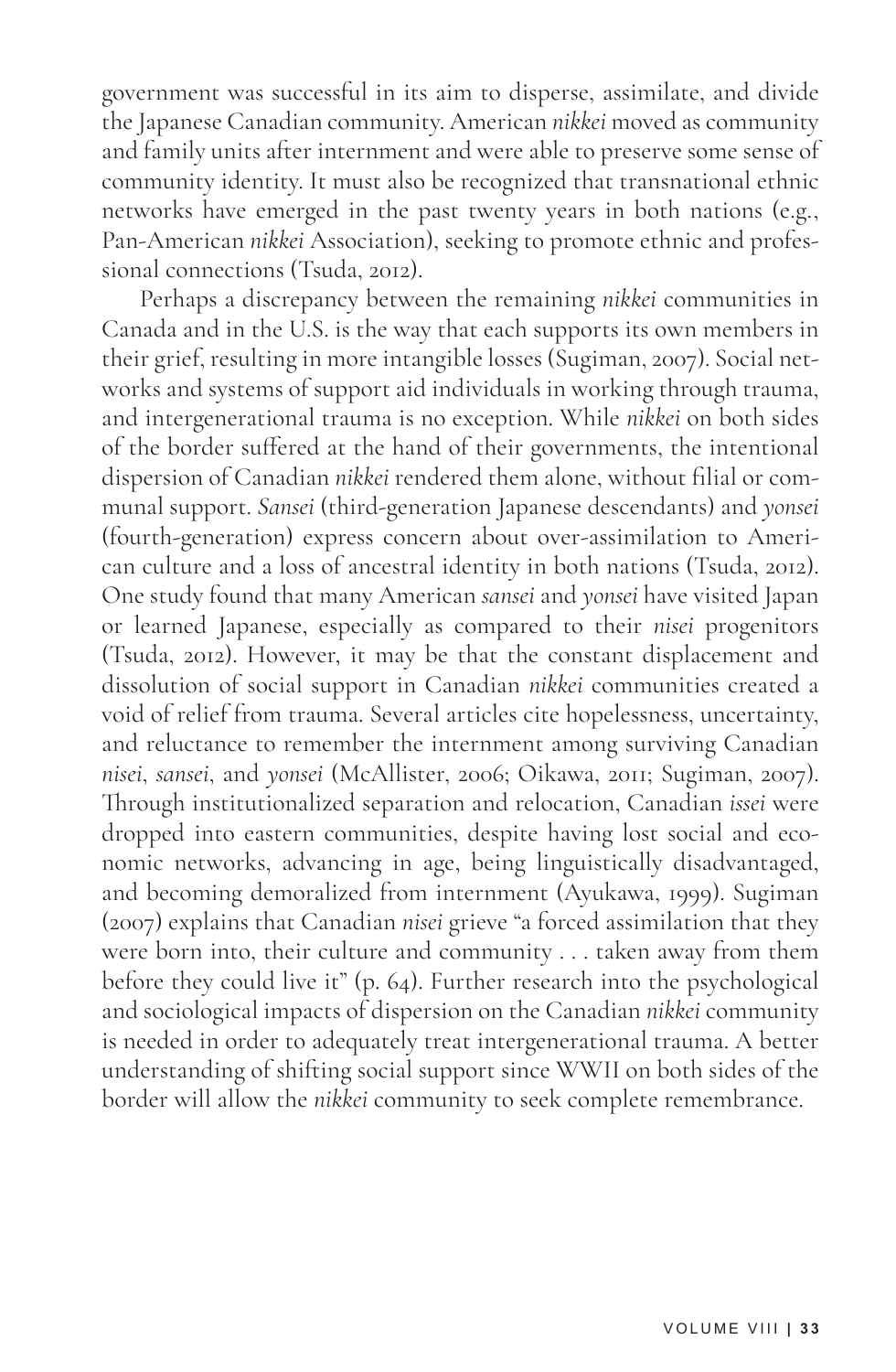

Figure 1. Kayo Soga Takahashi's immigration papers circa 1942.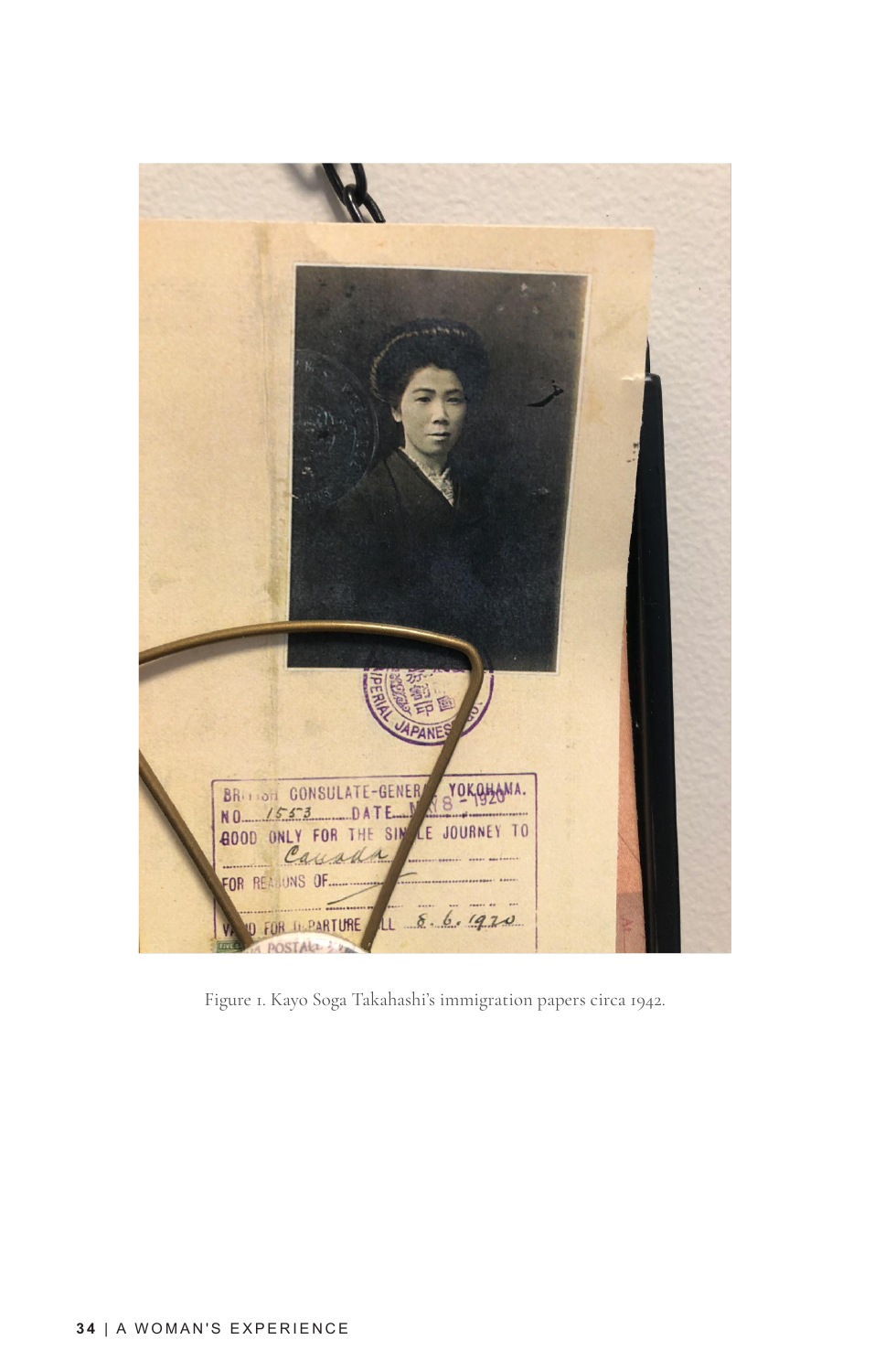# **BIBLIOGRAPHY**

Ayukawa, M. (1999). *From Japs to Japanese Canadians to Canadians*.

- Hong, J. (2013). New Portraits of Japanese America. *Journal of American Ethnic History*, 33(1), 70–74. doi:10.5406/jamerethnhist.33.1.0070
- McAllister, K. (2006). *Photographs of a Japanese Canadian internment camp: Mourning loss and invoking a future*. doi:10.1080/14725860600944989
- Niwayama, Y. (2010). *Caught in-between: The life history of a Japanese Canadian woman deportee*.
- Oikawa, M. (2011). *Cartographies of violence: Japanese Canadian women, memory, and the subjects of the internment*. Toronto: University of Toronto Press, Scholarly Publishing Division.
- Regalado, S. O. (2000). Incarcerated sport: Nisei women's softball and athletics during Japanese American internment. *Journal of Sport History*, 27(3), 431–444.
- Robinson, G. (2012). *After camp: Portraits in mid-century Japanese American life and politics*.
- Roy, P. E. (2015). *Canadian and American treatment of the Nikkei, 1890–1949: A comparison*. Routledge. doi:10.1080/02722011.2015.1022309
- Sugiman, P. (2007). "A million hearts from here": Japanese Canadian mothers and daughters and the lessons of war. *Journal of American Ethnic History*, 26(4), 50–68.
- Tsuda, T. (2012). Disconnected from the Diaspora: Japanese Americans and the Lack of Transnational Ethnic Networks. *Journal of Anthropological Research*, 68(1), 95–116. Retrieved April 22, 2020, from www.jstor.org/stable/23264592.